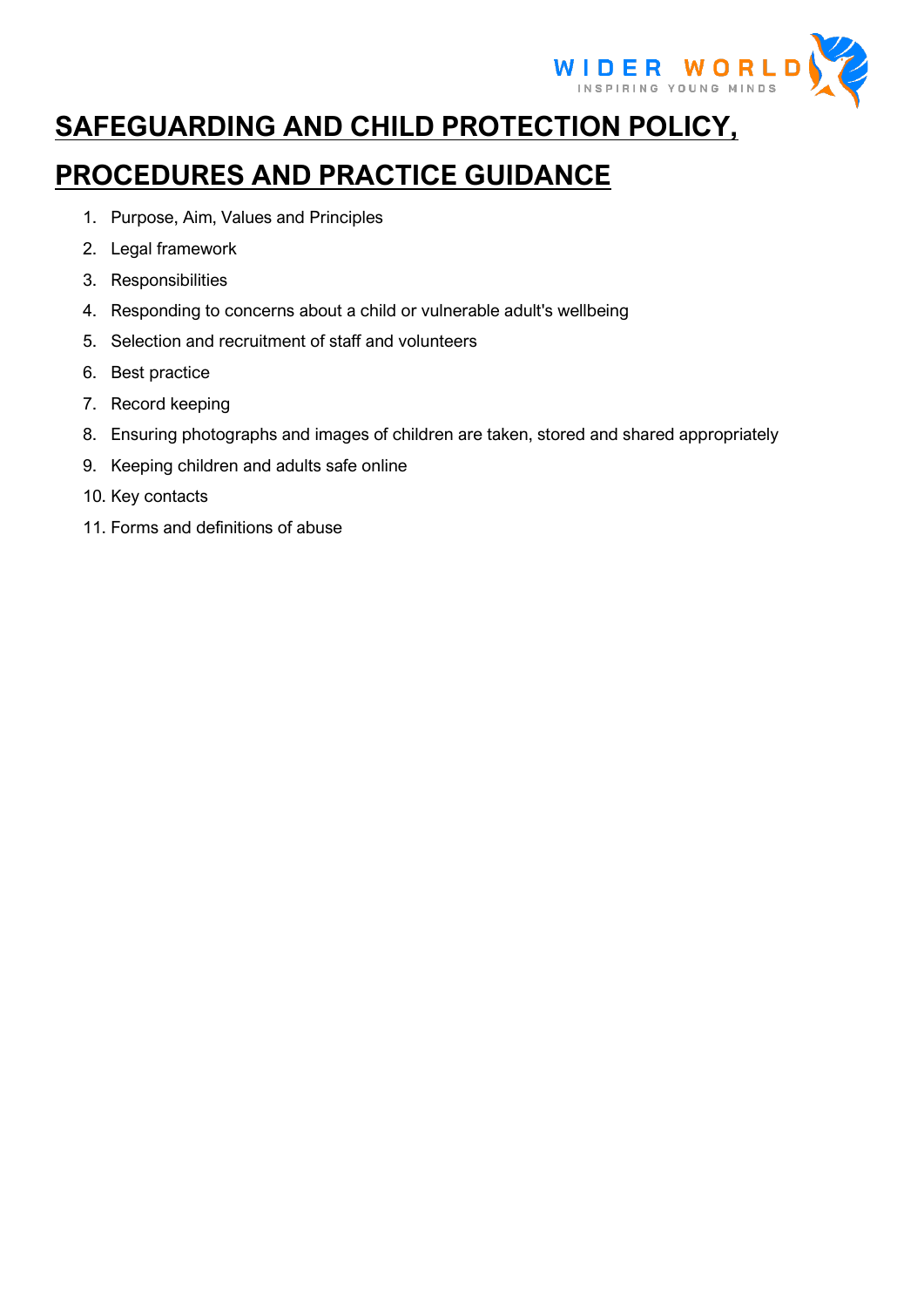## **Purpose, Aim, Values and Principles**

Wider World believes that a child or adult should never experience abuse of any kind. We have a responsibility to promote the welfare of all children and adults and to keep them safe. We are committed to practice that protects them.

Wider World is committed to providing a safe and supportive environment in its work with children, their families and other adults. We are committed to safeguarding and promoting the welfare of children and adults at all times, and we expect all employees and volunteers to share this commitment. The formulation of this policy reflects this commitment. In our work with children and adults we recognise that everyone has the right to live free from abuse and neglect. However, we also recognise that every child and adult is potentially at risk from abuse and exploitation.

The aim of this policy is to promote good practice by:

- Providing children with appropriate safety and protection whilst in the care and supervision of the Wider World staff and volunteers.
- Allowing all staff and volunteers to make informed and confident responses to specific safeguarding issues.
- Providing vulnerable adults with the appropriate level care and support.

We have a responsibility to promote the welfare of all children and adults and to keep them safe. We are committed to practice in a way that protects them. In all work, we constantly strive to provide an environment free from abuse through implementation of appropriate policies and guidelines.

We value and will respond promptly and constructively to all information presented by children, adults, or third parties, regarding the safety and welfare of our service users.

We recognise that:

- The welfare of the child is paramount, as enshrined in the Children Act 1989
- All children regardless of age, disability, gender, racial heritage, religious belief, sexual orientation or identity, have a right to equal protection from all types of harm or abuse
- Some children are additionally vulnerable because of the impact of previous experiences, their level of dependency, communication needs or other issues
- Working in partnership with children, children, their parents, carers and other agencies is essential in promoting children's welfare.

We will seek to keep children and adults safe by:

- Valuing them, listening to and respecting them
- Appointing a Designated Safeguarding Officer (DSO) for children and children, a deputy and a lead Board member for safeguarding
- Adopting child protection and safeguarding practices through procedures and a code of conduct for staff and volunteers
- Develop and implementing an effective e-safety policy and related procedures
- Providing effective management for staff and volunteers through supervision, support, training and quality assurance measures
- Recruiting staff and volunteers safely, ensuring all necessary checks are made including enhanced DBS checks for those engaging in a regulated activity
- Recording and storing information professionally and securely, and sharing information about safeguarding and good practice with children, their families, staff and volunteers via written materials and one-to-one discussions
- Using our safeguarding procedures to share concerns and relevant information with agencies who need to know, and involving children, children, parents, families and carers appropriately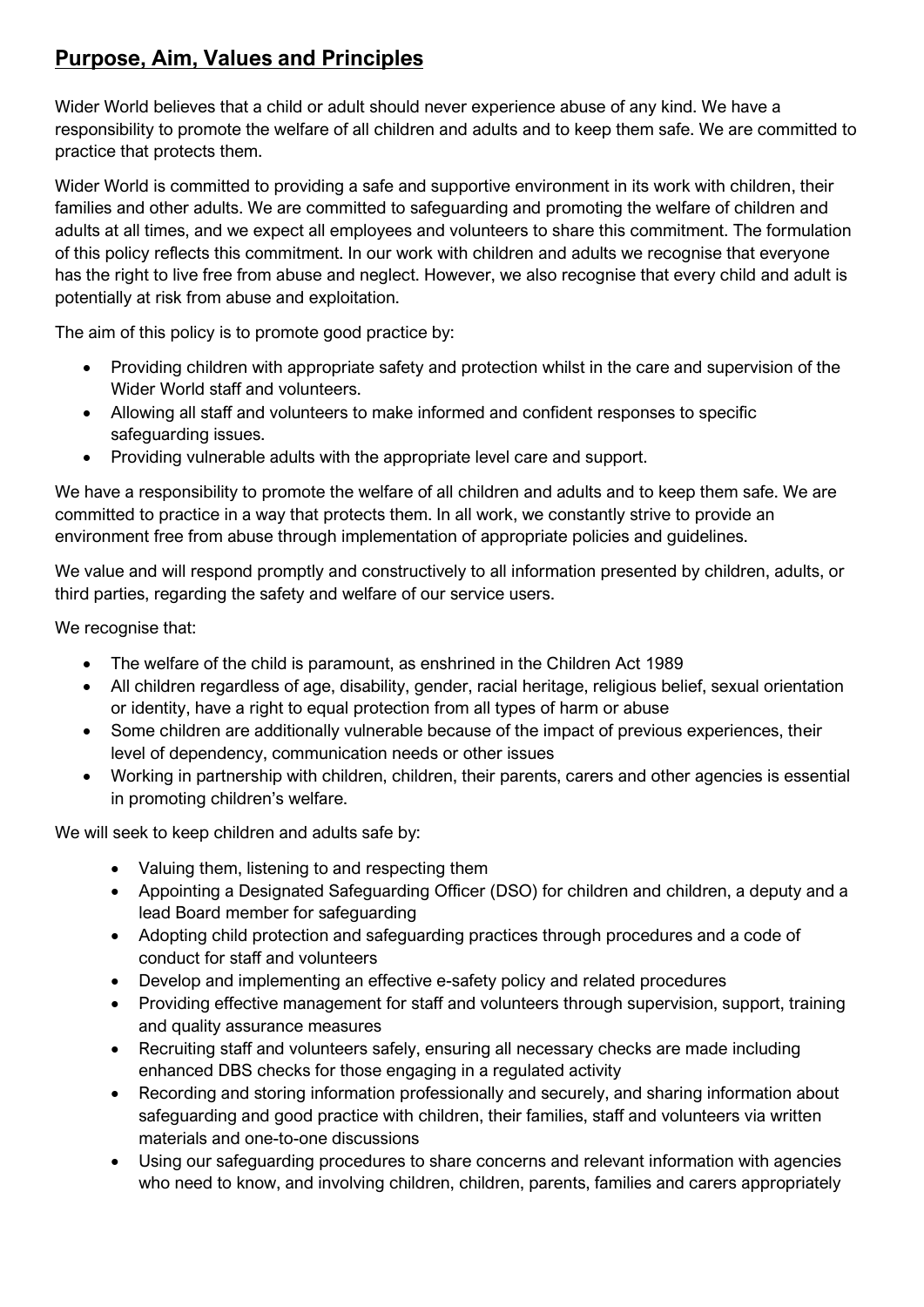- Using our procedures to manage any allegations against staff and volunteers appropriately
- Creating and maintaining an anti-bullying environment and ensuring that we have a policy and procedure to help us deal effectively with any bullying that does arise
- Ensuring that we have effective complaints and whistleblowing measures in place
- Ensuring that we provide a safe physical environment for our children, children, staff and volunteers, by applying health and safety measures in accordance with the law and regulatory guidance.

This policy applies to all staff, including the Board of Trustees, paid staff, volunteers and sessional workers, freelance contractors, students or anyone working on behalf of Wider World.

The purpose of this document:

- To protect children and children who receive Wider World's services;
- To provide staff and volunteers with the overarching principles that guide our approach to safeguarding and child protection.

## **Legal framework**

This policy has been drawn up on the basis of law and guidance that seeks to protect children, namely:

- The Children Act 1989 and 2004
- The Children and Families Act 2014
- The Care Act 2014
- Working Together to Safeguard Children 2015
- Local Safeguarding Children Board Guidance
- What to do if you're worried a child is being abused 2015
- Information sharing Advice for practitioners providing safeguarding services to children, children, parents and carers 2015
- Children and Social Work Act 2017
- United Convention of the Rights of the Child 1991
- Data Protection Act 1998
- Sexual Offences Act 2003
- Protection of Freedoms Act 2012
- Relevant government guidance on safeguarding children

This policy should be read alongside our policies and procedures on:

- Recruitment, induction and training
- Recording Form for CP Concerns
- Role of the designated safeguarding officer
- Code of conduct for staff and volunteers
- Safer Recruitment
- Online Workshop Policy, Procedure & Agreement
- Anti-bullying
- Complaints
- Whistleblowing
- Health and safety
- Training, supervision and support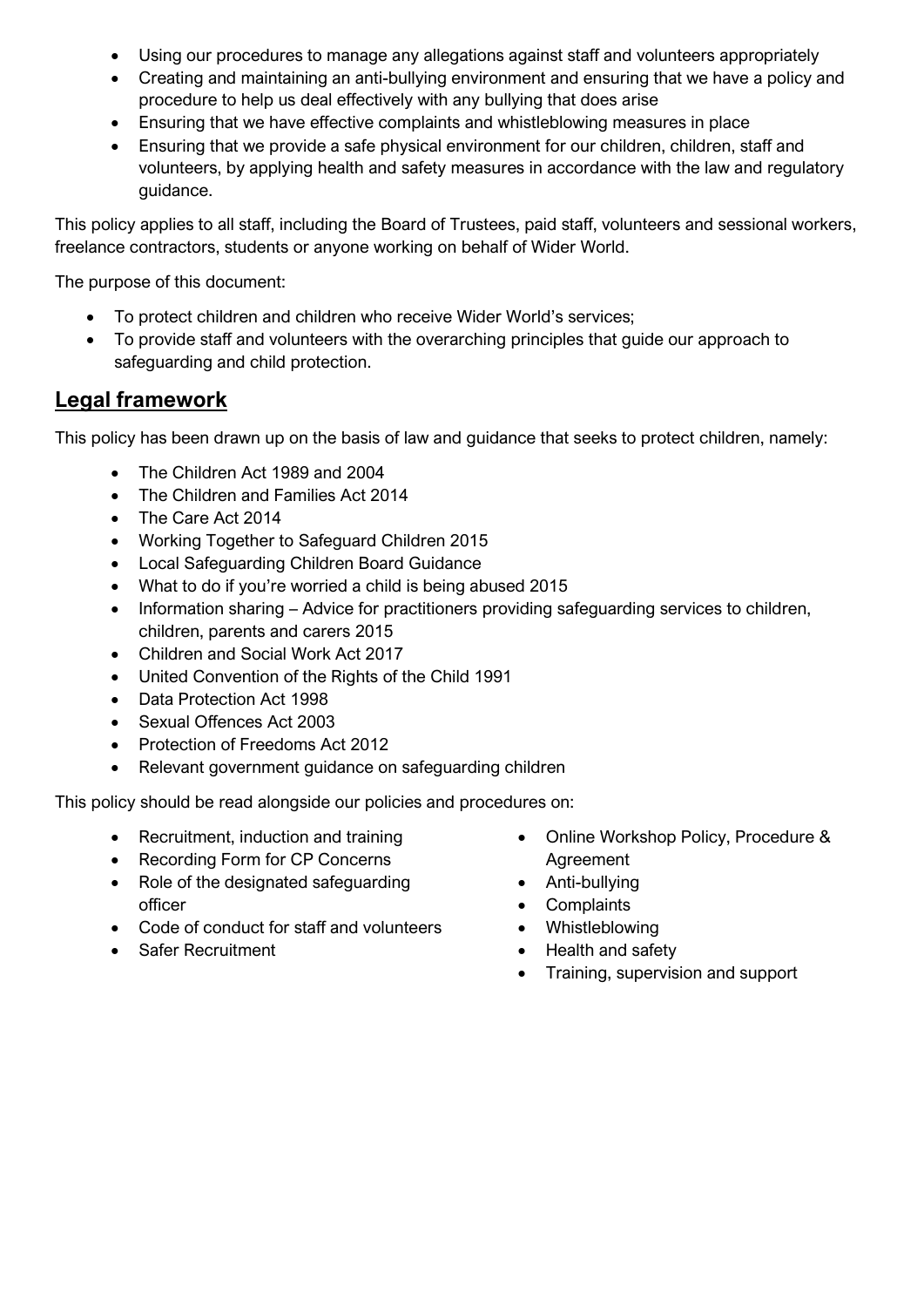## **Responsibilities**

CEO Responsibilities:

- The CEO is ultimately responsible for the implementation of the Wider World Safeguarding Policy.
- Ensuring that child protection implications are constantly reviewed across the scope of the service Wider World delivers for children and families and are fully considered in the development of all new pieces of work.
- Considering and authorising any immediate changes in operational policy required due to a safeguarding incident or near miss.
- Ensuring that safeguarding is considered in all appointments of staff.
- Supporting staff with advice on safeguarding issues.
- Ensuring appropriate safeguarding training is in place.
- Keeping and monitoring central records of all safeguarding cases.
- Ensuring all safeguarding issues are referred to the relevant external agencies.
- Ensuring all staff and volunteers are aware of their roles and responsibilities within this policy.
- Ensuring that when working in partnership with other agencies the relevant safeguards, checks and procedures are in place.
- Developing an open and responsive management culture where staff and volunteers feel able to discuss safeguarding and abuse issues confidentially, and receive guidance and support on action as situations arise. Volunteers must be confident of the support and guidance they receive in dealing with safeguarding issues, and of receiving personal support for needs that may arise as a result of safeguarding issues and situations.

Trustee Responsibilities:

• Ensuring that the Wider World Safeguarding Policy is regularly reviewed.

All Staff and Volunteers Responsibilities:

- Ensuring their conduct is in line with this Safeguarding Policy and the training that has been provided to them.
- Ensuring they are vigilant at all times in respect of children's welfare and safety, including being aware of the conduct of all other staff and volunteers.
- Ensuing they report any concerns, suspicions or issues as soon as possible to the relevant person or authority as outlined in this policy.
- Ensuring they record as soon as possible any disclosures made to them, and pass this recording on to the relevant person as outlined in this policy. Notifying the police without delay if it is thought that a crime has been committed and/or a child is at immediate risk.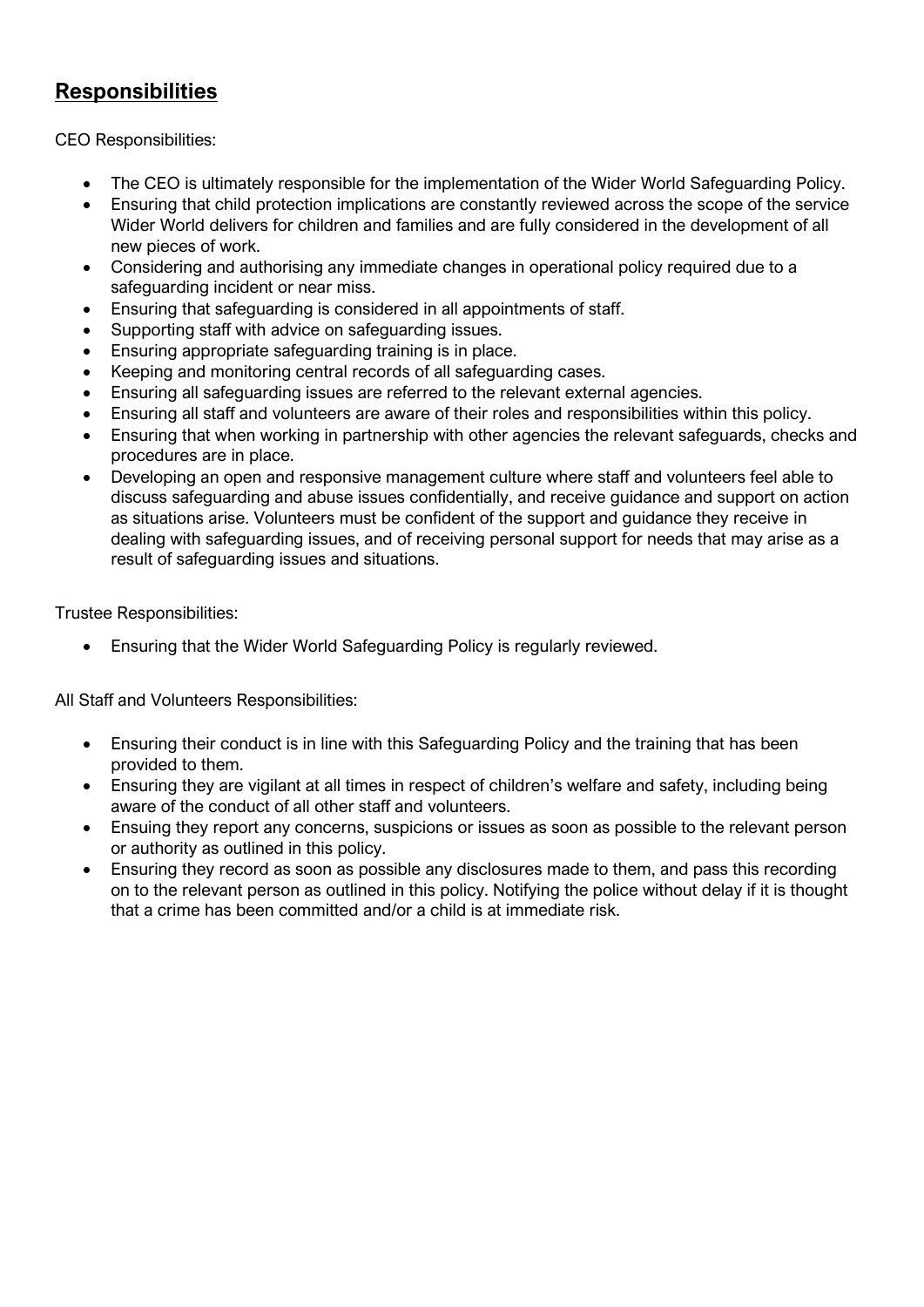## **Responding to concerns about a child or adult's wellbeing**

If you are concerned about the safety of a child or adult because:

- You see or suspect abuse
- An allegation of abuse is made
- A child reports abuse

You must discuss your concerns with the Group or Course Leader, and if you are the Group Leader, with the CEO / programme manager. If this is the person who is suspected of abuse, discuss your concerns with the CEO or a Trustee. Also ensure that detailed written records are made of all events and what the child has said (where this applies) and your subsequent actions including details of passing on the information. They will then decide on the next course of action, including informing the relevant external agencies.

Remember: it is essential to avoid delay – take action. Pass your concerns on as soon as possible. Inaction may place the child at further risk.

### **Confidentiality and information sharing**

In the event of a child or adult making a disclosure of abuse, it is important at the earliest opportunity to remind the child of the issue of confidentiality and explain what this means i.e. do not promise to keep information to yourself. It is essential to explain that all concerns or allegations of abuse have to be passed on to the relevant people as it is your duty to keep children safe from harm.

Information held internally by Wider World must be stored in a secure place with limited access by designated people, in line with data protection laws (e.g. that information is necessary, proportionate, relevant, adequate, timely and secure).

Volunteers and staff are not permitted to discuss identifiable and confidential information concerning children involved with Wider World with anybody outside of the organisation, unless it is deemed necessary as part of collaborative working to support that child's wellbeing. Information sharing is vital to safeguarding and promoting the welfare of children.

Information Sharing should happen in line with the protocols outlined in 'Information Sharing: Advice for practitioners providing safeguarding services to children, children, parents and carers' 2015.

What to do if a child or adult tells you that he/she has been or is being abused.

- The following are guidelines on immediate action to be taken following report of abuse by a child or adult.
- React calmly so as not to frighten or deter him/her.
- Reassure him/her that you are glad they have told you, and what has happened is not their fault.
- Don't promise to keep it to yourself; at the earliest opportunity remind the child or adult about our confidentiality policy and explain what it means i.e. that you need to make sure they will be safe, and have to pass on the information to somebody trusted to deal with it appropriately.
- Listen carefully to what the child says and take them seriously.
- Allow the child to speak freely and tell you what happened in their own words.
- It is important to clarify what you have heard, and to establish the basic facts. However do not ask any leading or investigative questions, and do not ask the child specific questions about details. This is the job of the professional agencies.
- If possible, make brief notes during the initial disclosure, explaining to the child or adult why you are doing this. If not possible to do so at the time, make notes as soon as possible afterwards.

Your information should include:

- The nature of the suspicion or allegation.
- A description of any visible injury.
- The child or adult's account of what has happened. Where possible try to write down the actual words used by the child or adult.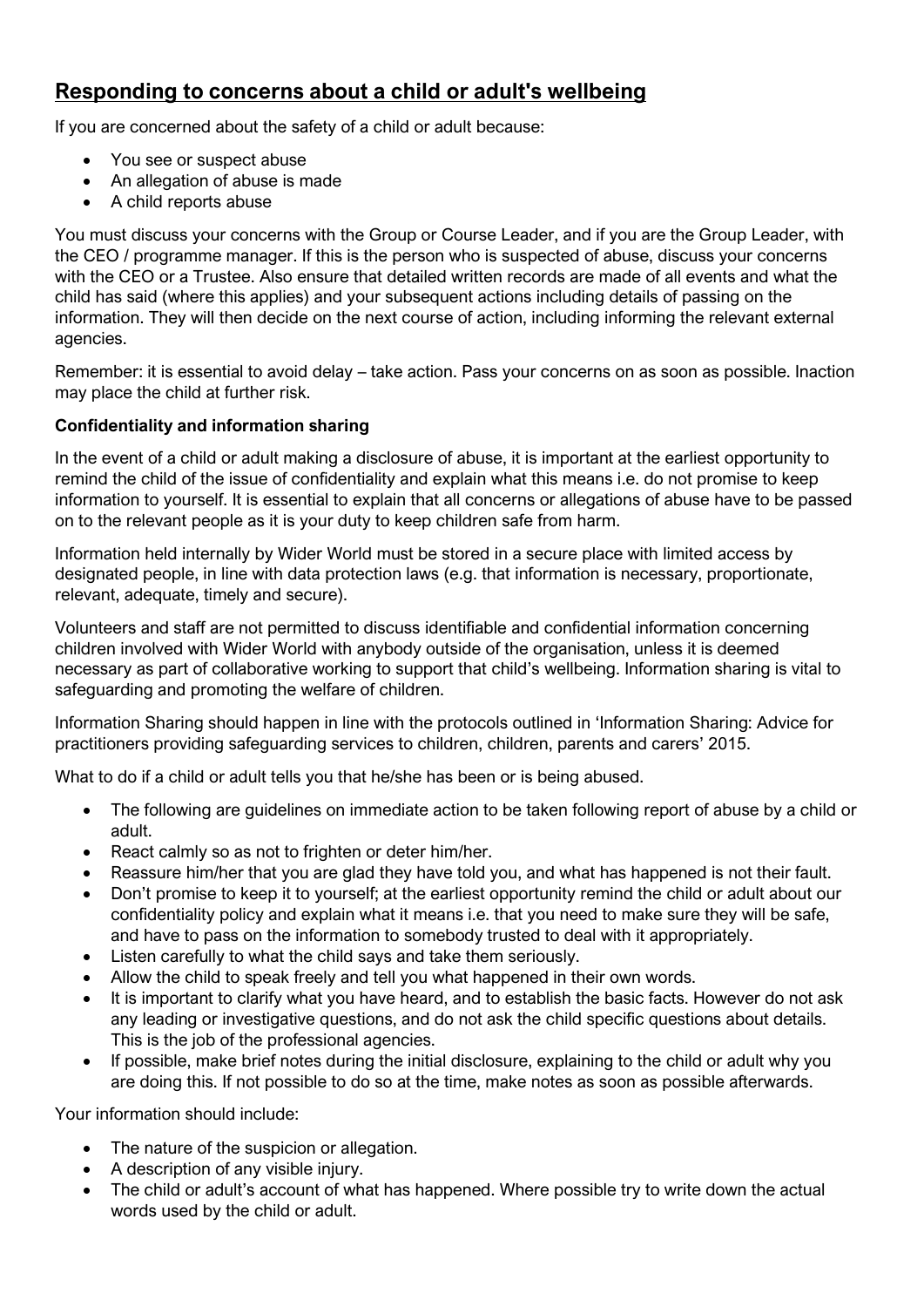- Dates, times, any other factual information, such as witnesses, locations etc.
- Remember it is essential to make the distinction between fact, opinion or hearsay in anything you write.

## **Low-level Safeguarding Process**

#### **What may constitute a low-level concern?**

- You hear, see or have a discussion regarding a service user either in our care or linked to a service user in our care that after some initial investigation continues to cause some concern but not to an, immediate, intermediate or serious level.
- This could be for example but not limited to: a bruise or other injury in a normal/ common body area accompanied with mildly illusive behaviour; not eating breakfast or other meals, social media concerns, unusual or poor behaviour.

### **Should I record it?**

- If you believe it constitutes a safeguarding concern, record it and follow safeguarding procedures as normal, using the provided paper or electronic form.
- If it is not a safeguarding concern, perhaps more of a behaviour or other incident, record it on the behaviour / incident form.

### **Should I discuss it with the parent / person collecting?**

• Our safeguarding policy states that we will involve parents in the process if appropriate, so yes, ideally.

#### **When would I NOT discuss it with the parent?**

• If you believe that the child would be in danger or at heightened risk as a result of you discussing it with the parent, then do not do so. If this is the case, you should already have contacted the Designated Safeguarding Lead (me) and/ or contacted First Contact Social Services. You would only do this if unable to contact me, or if you believe you should, if my assessment is not to.

#### **What should I say?**

- "Just to let you know…[insert what you heard, saw, experience]". Sometimes this is enough as the parent will likely give some explanation. It is likely that the child will be present as well so you can gauge the interaction between child and parent.
- If you get an, "okay, thanks" response, you could follow up with something like, "you probably know we have to check out anything that concerns us. Do you / did you know about… [insert]? Or, "just checking you're aware of…[insert]? (It's a questions.)
- If you feel after this initial conversation that you need to pass it on to me then you could say something like, "so we pass on things like this to Jonothan who may contact your or contact school so they can offer you any support. So they may chat with you to see if they can help."
- Ask if there's anything you / we / Wider World can do to help or do differently to support them / their child.
- The focus, at this level is about supporting the parents, to support their child, which may be in the form of passing info on to the school / me, so we can follow up on this.

#### **Further Questions**

- Read through the online safeguarding training module on the Wider World website.
- Contact the CEO.
- Contact Claire Pannell (Trustee, HR, deputy safeguarding officer). [Claire.pannell@wider](mailto:Claire.pannell@wider-world.org.uk)[world.org.uk](mailto:Claire.pannell@wider-world.org.uk)
- Contact Kate Lawson (Trustee, Education). [Kate.lawson@wider-world.org.uk](mailto:Kate.lawson@wider-world.org.uk)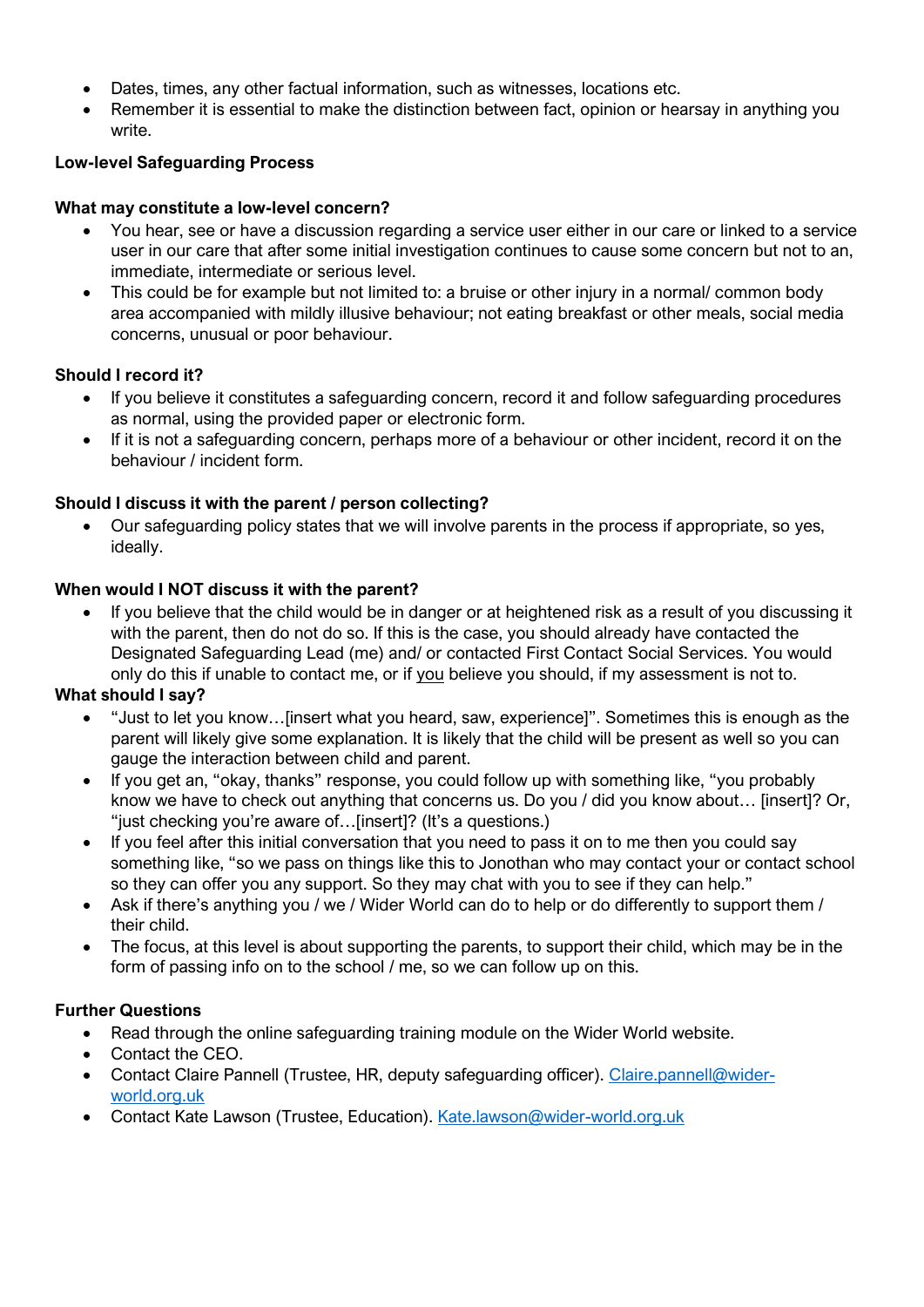## **Selection and recruitment of staff and volunteers**

Wider World recognises that anyone may have the potential to abuse a child in some way, and therefore all reasonable steps are taken to ensure that unsuitable individuals are prevented from working or volunteering within Wider World.

The following guidelines must be employed:

- All staff and volunteers must complete an application form or CV with covering letter. The application form or CV with covering letter should elicit information about the applicant's past, and self-disclosures about any criminal record.
- Any gaps identified in employment history will be explored with the individual concerned.
- All prospective staff members and volunteers must be vetted through an enhanced Disclosure and Barring Service check.
- No member of staff or volunteer will be permitted unsupervised access to children on a Wider World activity until full references and DBS clearance have been received.
- Should the vetting process raise any concern about an individual's suitability to work with Wider World, the CEO must be informed immediately and further assessment take place, in conjunction with at least one Trustee.
- Two confidential references must be taken up in writing in all cases.
- Evidence of two forms of identity plus proof of address as outlined in the DBS check guidelines must be seen (originals).

The following checks refer to the recruitment process for staff and volunteers:

### **Staff Checks**

- DBS (enhanced)
- Employer confirmation (if DBS obtained externally)
- Date on DBS certificate
- Date approved by Wider World
- Safeguarding training
- Safeguarding date completed
- Application or CV
- Interview
- Contact details incl. emergency contact
- References x2
- First aid training
- Date completed
- Right to work
- Qualifications

## **Staff Training**

Wider World will ensure that all its staff and volunteers receive safeguarding awareness training, recognising that a proper awareness and understanding of child abuse and safeguarding is crucial for all its staff and volunteers.

Trustees are required to complete an online training module before commencing the role.

Volunteers due to work with children or have access to children's details are required to complete an online training module before commencing work with children or being provided with access to children's information.

Group Leaders are required to undertake an online NSPCC safeguarding training module.

All volunteers and staff due to work with children or have access to children's details, will be required to read this policy in advance of any work with children on a Wider World activity.

## **Volunteer Checks**

- DBS (enhanced)
- Employer confirmation (if DBS obtained externally)
- Application
- Internal online safeguarding training
- **Interview**
- References x2
- Right to work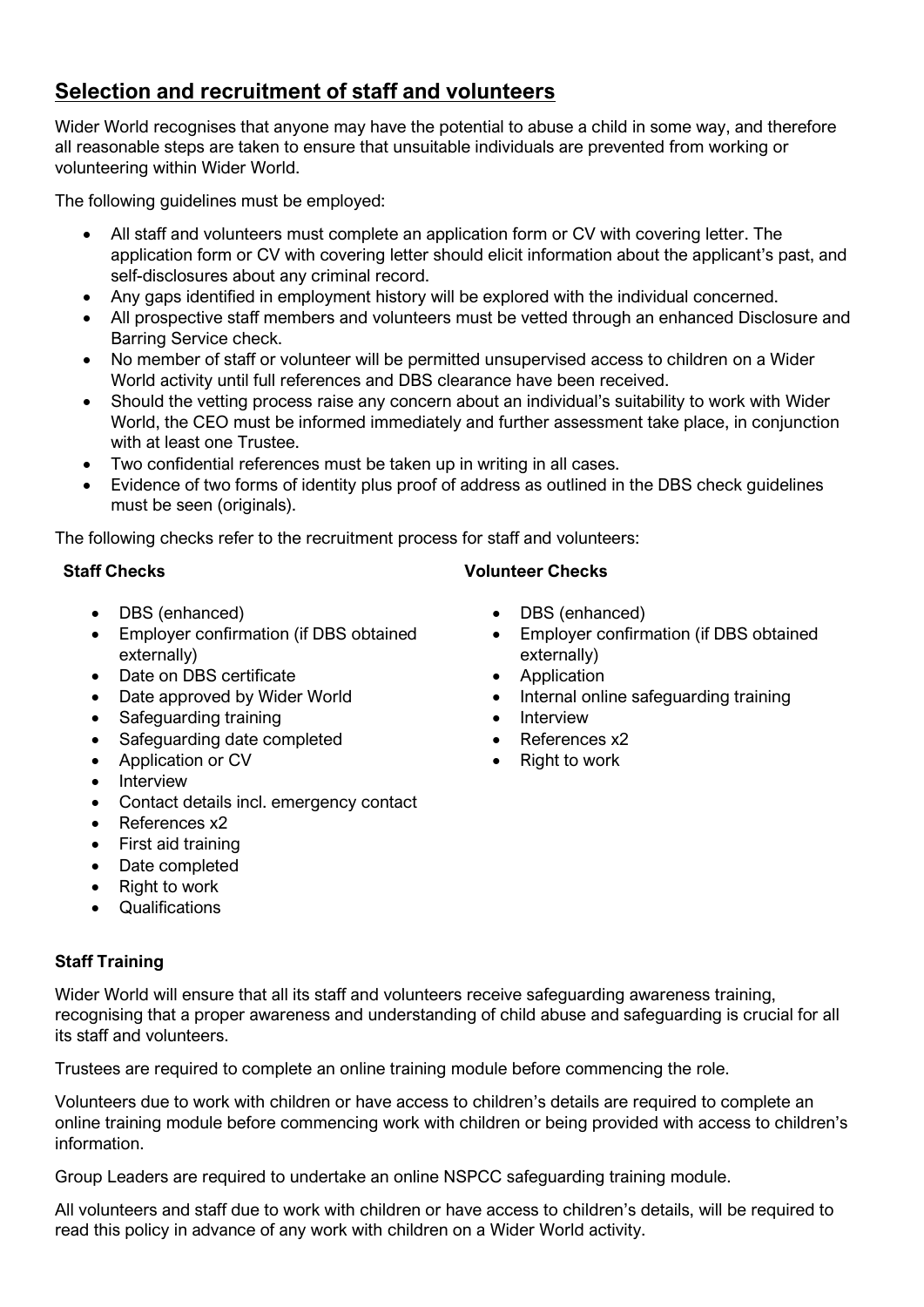## **Best Practice**

All staff and volunteers must demonstrate exemplary behaviour in order to protect themselves from false allegations. The following are common sense examples of how to create a positive and a protective culture within Wider World:

- Always put the welfare of each child first before achieving goals.
- Treat all children with respect and dignity.
- Seek opportunity to have conversations with children about keeping safe at Wider World and at home.
- Always work in an open environment, avoid private or unobserved situations, and avoid secrets.
- Any unavoidable contact with children must be made where other adults can see and
- preferably hear you.
- Maintain a safe and appropriate distance with children. Sometimes it may be necessary to
- do things of a personal nature for children e.g. in an emergency. If you must use physical
- contact, clearly tell the child what you are doing and why, seek their permission and
- give choices. Unless absolutely unavoidable, have another member of staff / volunteer present.
- Ensure that you record your actions and inform the CEO.
- Report all concerns, suspicions or allegations to the CEO, or another member of Wider World staff as soon as possible. Always act.
- Involve children in the decisions that affect them.
- Make Wider World activities fun, enjoyable and promote fair play.

Professional Boundaries in Relation to Adult-only Programmes

- All members of staff must clearly establish the limits of their involvement with each service user or group of service users. This can be covered in Ground Rules.
- All staff must have the confidence to recognise when a situation is outside of their role, responsibility or knowledge.
- Staff members must consult with the CEO and/or programme manager to resolve issues.
- Some service users may have difficulty with boundaries and will expect our staff to help with personal problems, especially if they have little support elsewhere. Weekly contact with a trainer will (and should) lead to a positive and enjoyable professional working relationship. However, for learners with limited experience of positive relationships, there will be a danger of service users "reaching out" to the trainer or becoming overly dependent. Staff must set and constantly reinforce boundaries to protect the learner and themselves.
- There are some situations which are never appropriate when working with service users:
	- o Drinking alcohol with learners either in class or outside the classroom environment.
		- o Sexual relationships with service users.

## **Practice to be avoided**

- Travelling alone with a child in a car or minibus. Two people are the minimum, but
- where this is unavoidable, such as in an emergency situation, it must be with the prior
- permission of the CEO.
- Putting yourself in a position where you are left on your own with a child. Where this is
- unavoidable make sure that another adult is aware of the situation and that you are visible to
- other people wherever possible.
- Making inappropriate, sexually suggestive or derogatory comments to children even in
- iest.
- Doing things of a personal nature that children can do for themselves e.g. applying
- sunscreen, eczema cream etc.
- Allowing or engaging in any form of inappropriate touching.
- Engaging in rough, physical or sexually provocative games or play.
- Allowing inappropriate, offensive, sexualised or discriminatory language to remain unchallenged.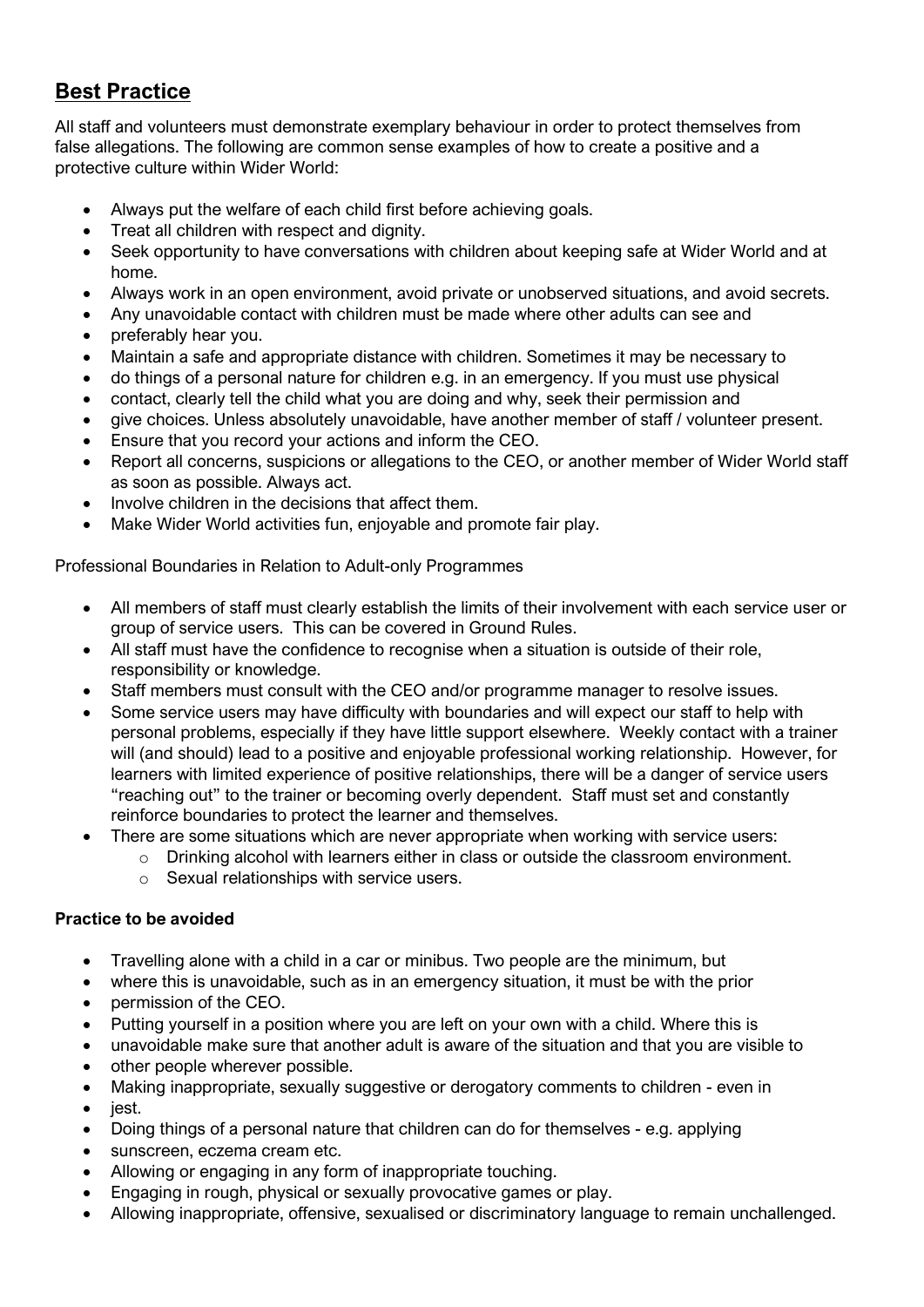If any of the following occur you must report this immediately to the CEO or in their absence on of the Wider World Trustees, and record the incident.

- if you accidentally hurt a child or adult.
- if he/she seems distressed in any manner by your actions.
- if a child appears to be sexually aroused by your actions.
- if a child or adult misunderstands or misinterprets something you have done.
- if an allegation is made about you or anyone else.

#### **Raising concerns of staff poor practice**

If you are concerned about poor practice and the implications for children or adults taking part, report the matter to the CEO who will consider the matter and take any further action required, including discussing the matter with Trustees. In their absence, or if the concern is in relation to them, report the matter directly to the a member of the Board of Trustees, or the appropriate external agency, who will take the necessary further action.

## **Record keeping**

Group Leaders are expected to complete the 'Recording Form for Child Protection Concerns, Incidents or Disclosures' document and email to the CEO on the same day an incident occurs. This should be accompanied by a phone call.

This form will be made available in digital and paper format. If a Group Leader does not have a form to hand, they must record the nature of the incident, including what is seen, heard, who else is there, what was said by both the child and adult. If applicable a written and sketched description of any injury should be made using the form or if not available on a plain sheet of paper. Details should be transferred to the recording form as soon as possible.

Records will be kept digitally in a secure folder accessible only to those requiring access to them. This may include the CEO, Trustees and any other member of staff designated by the CEO who has good reason to access them.

## **Ensuring photographs and images of children and adults are taken, stored and shared appropriately**

All children and their parents/carers and other adults will be made aware that photographic and/or filming equipment may be used to record activities for Wider World during the programme and their written consent will be required. We will seek consent from parents/carers as part of the registration process and share a list of those with and without permission with Group Leaders.

Volunteers and external parties are not permitted to take photographs or film any part of a Wider World activity. Designated Wider World staff will record photographs and video, storing them securely on the Wider World shared drive and then delete them from their personal devices.

## **Keeping children safe online**

Wider World Staff or contractors must sign to agree to follow these conditions in advance of any remote contact:

1. Video calls must only be made using the platform agreed by Wider World in advance, and with the unique call link only being sent to the child and parent.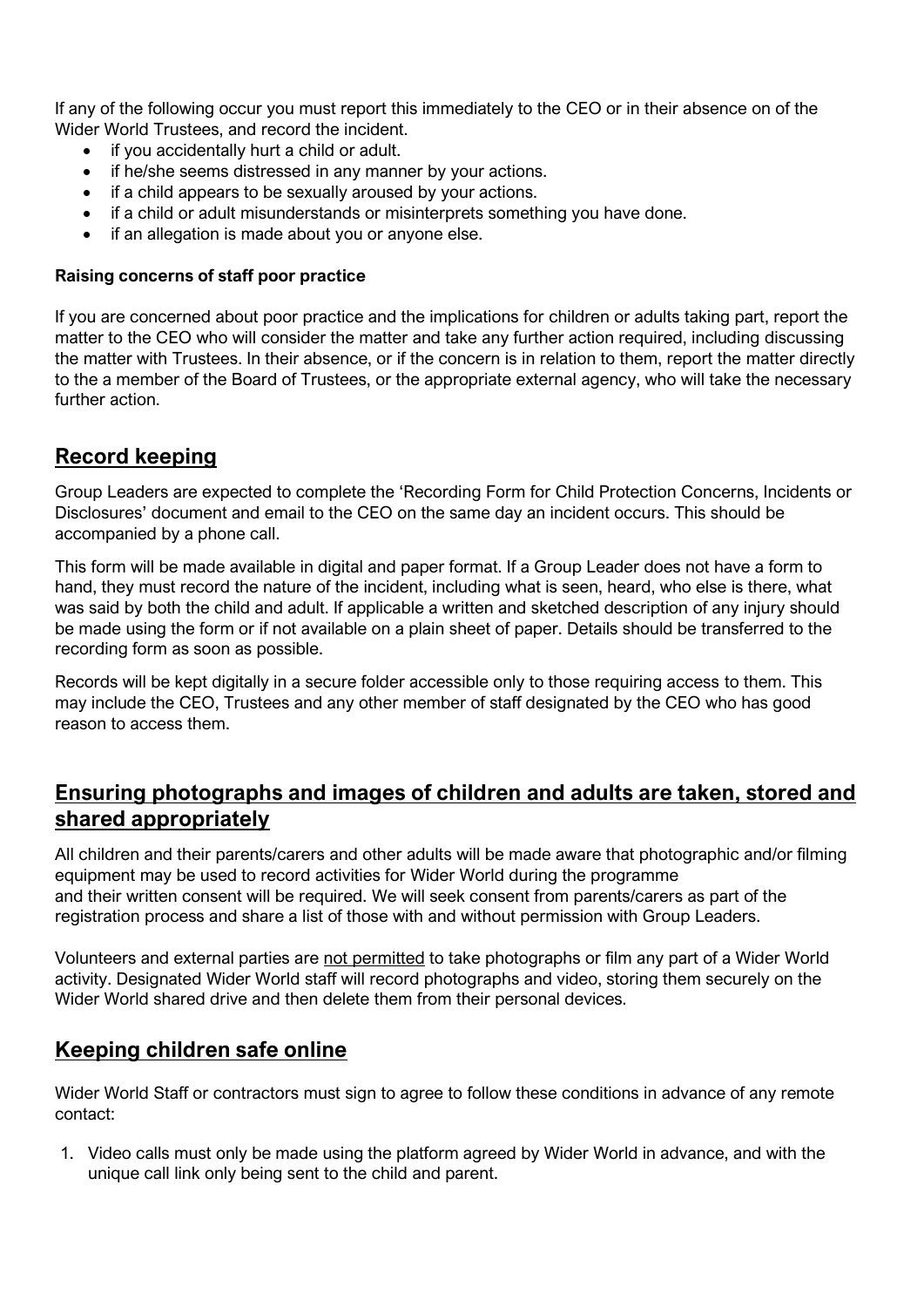- 2. Emails must only be sent by the staff member using their Wider World email address contractor email address. Contractors may not store any contact details belonging to the children or families participating in online workshops or video calls. No personal contact details should be shared.
- 3. All communication relating to organising video calls should be with the child's parent/carer. Children and young people may only be contacted when relevant to the workshop using public or private comments in Google Classroom and not by personal or Wider World email.
- 4. Staff are not permitted to make any contact with a child or adult using any forms of social media or communication platforms other than those outlined in this agreement, unless they are directly asked to do so by Wider World and then only using Wider World's official channels.
- 5. Parents/carers must be made aware of the session call in advance by the relevant staff member, and they must agree to the specific session taking place. Confirmation from the parent/carer must be received before any video call can go ahead.
- 6. If a child is present in a group video call without an accompanying adult, the staff member should switch off the child's video and ask that a parent/carer join the child before switching the video back on. If no accompanying adult is present or able to join, remove the child from the meeting.
- 7. No individual video calls will be permitted without an accompanying adult present at all times.
- 8. Unless with prior agreement from Wider World, there should be no additional contact with the children outside the arranged video call, other than to arrange the video call time. If the staff member or volunteer receives any other communications from the child or their family outside of the call and arrangements, it must be reported to the Jonothan Hope, CEO on 07779086892, straightaway and before responding so that next steps can be agreed. If the CEO is not available, they should contact Claire Pannell on 07525480686.
- 9. All calls must take place during the allocated workshop hours, agreed in advance by Wider World.
- 10. All calls must take place in a communal room/open space within the child's home or garden, unless agreed in advance by Wider World and the parents.
- 11. Staff members and service users must be appropriately and fully dressed. This includes not conducting the session in overly causal clothing such as pyjamas. If a child or any member of their household appears inappropriately dressed, the staff member must immediately end the call or remove them from the group meeting and report to Jonothan Hope, CEO on 07779086892.
- 12. Staff members should be mindful of what is in the background of where they conduct the video call from, ensuring there is a neutral and non-identifiable background, for example making sure there are no family photos in the background, or that the house number or location are not in view.
- 13. Wider World staff must ensure no other member of their household can be seen or heard by meeting participants at any time during the video call.
- 14. It is not permitted for anyone to create visual or voice recordings, photograph, screenshare, screenshot, share the call link with anyone else or in any other way share the video call.
- 15. Where possible, staff should lock the meeting once all participants have joined.
- 16. Staff members should use Zoom to conduct meetings unless otherwise agreed with Wider World Programme Manager. Zoom should be downloaded and tested prior to the first video call.
- 17. If staff members have any concerns about anything that has happened, been said or was witnessed during the call, either to do with children, child or other household members, or they have any other concerns such as the home environment, they must report it to the Wider World Designated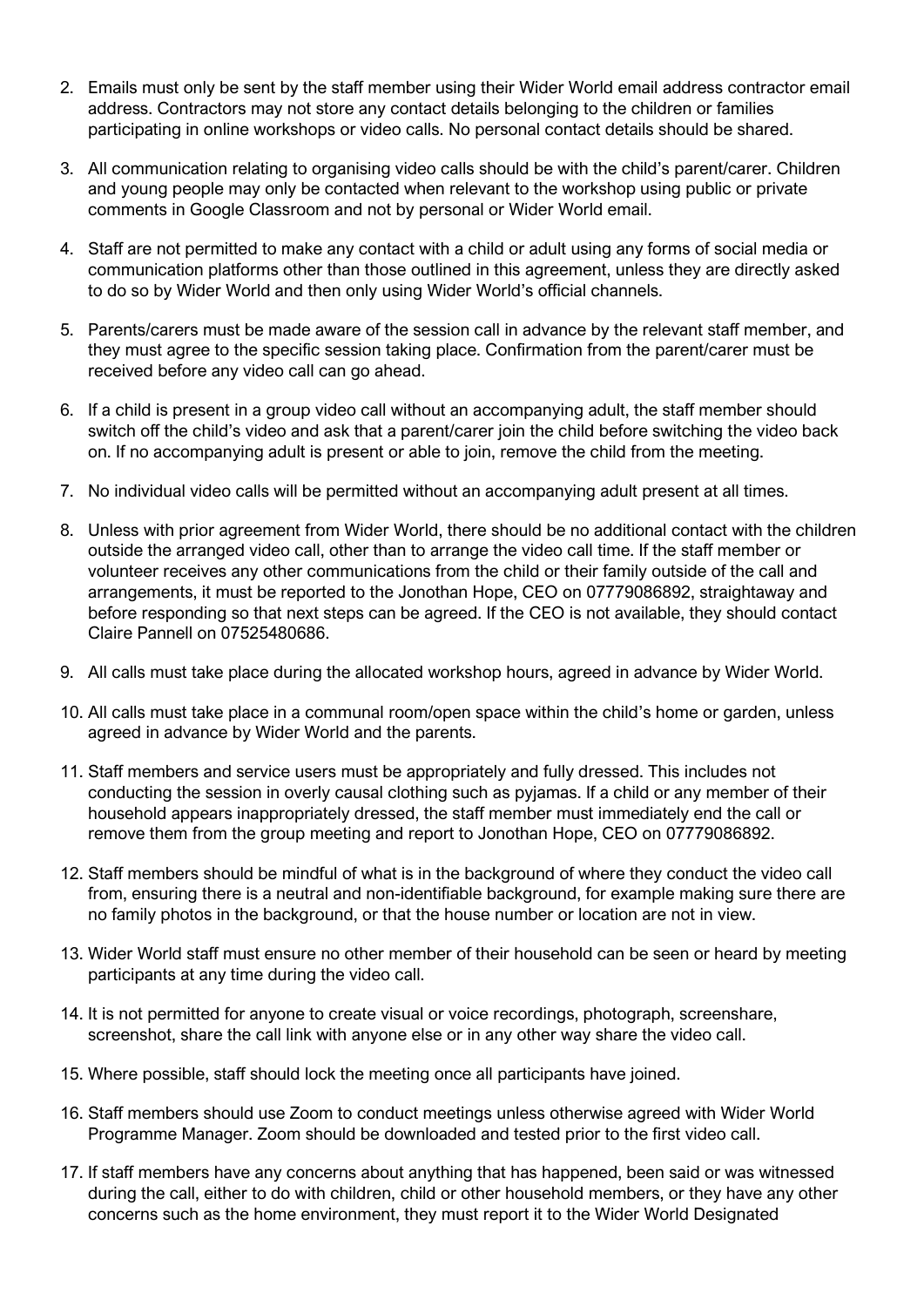Safeguarding Lead, Jonothan Hope, as a matter of urgency. If Jonothan is not available, they should contact the Deputy Safeguarding Lead, Claire Pannell on 07525480686, as a matter of urgency.

Parents must sign to agree to follow these conditions in advance of any remote contact:

- 1. Video calls will only take place on a day and at a time agreed with me in advance, and only using the platform agreed by Wider World in advance. No other video calls will be permitted outside of these agreed times.
- 2. Either I or another responsible adult will be present, to accompany my child, during the group or individual video calls and will always be on-screen. If an adult is not able to be on-screen temporarily, the video should be turned off. No individual video calls will be permitted without an accompanying adult present and on-screen at all times. If a child is present without an accompanying adult the call will be ended immediately.
- 3. My child will not be contacted directly using the supplied Wider World email address. The email address should be used as a login for Google Classroom only. Any emails received will be alerts and notifications related to Google Classroom. All correspondence from Wider World staff will continue directly to the designated parent/carer by phone or email and not to my child.
- 4. Group or individual calls involving me, my child and Wider World staff will take place only during the allotted workshop times, agreed in advance by phone, letter or email.
- 5. Group or individual video calls will only go ahead if I give permission directly in advance of the call, either in response to a message, call or letter from Wider World staff or as a request from me to Wider World. The video call will not go ahead without parent/carer arrangement, ahead of time.
- 6. Video calls will only take place in a shared and open space within the home or garden unless agreed in advance by Wider World.
- 7. My child and everyone in the household will be dressed fully and appropriately during the video call, this includes not wearing pyjamas or similar.
- 8. I understand that it is not permitted for anyone to create visual or voice recordings, photograph, screenshare, take screenshots, forward the call link or in any other way share the video call.
- 9. My child will not communicate directly with Wider World staff via their Wider World or personal email or use their Wider World email to communicate with others. My child's Wider World email account will only be used for Google Classroom related reasons. I understand that my child's Wider World email account may be suspended or shut down at any point if this is not adhered to.
- 10. If I have any concerns about my child's contact with Wider World staff members, I will immediately get in touch with the CEO, Jonothan Hope, on 07779086892 to discuss my concerns. If the Programme Manager is not available, I will contact Claire Pannell at Wider World on 07525480686.

Children must sign to agree to follow these conditions in advance of any remote contact:

- 1. Video calls can only go ahead if my parent/carer gives permission to Wider World before the call is due to take place. My Group Leader will send a message to my parent/carer by email or text before the scheduled video call time so they can give permission for the call to go ahead. The video call will not go ahead unless the Group Leader receives this permission in advance.
- 2. My parent/carer can request a video call, only during the allotted workshop time.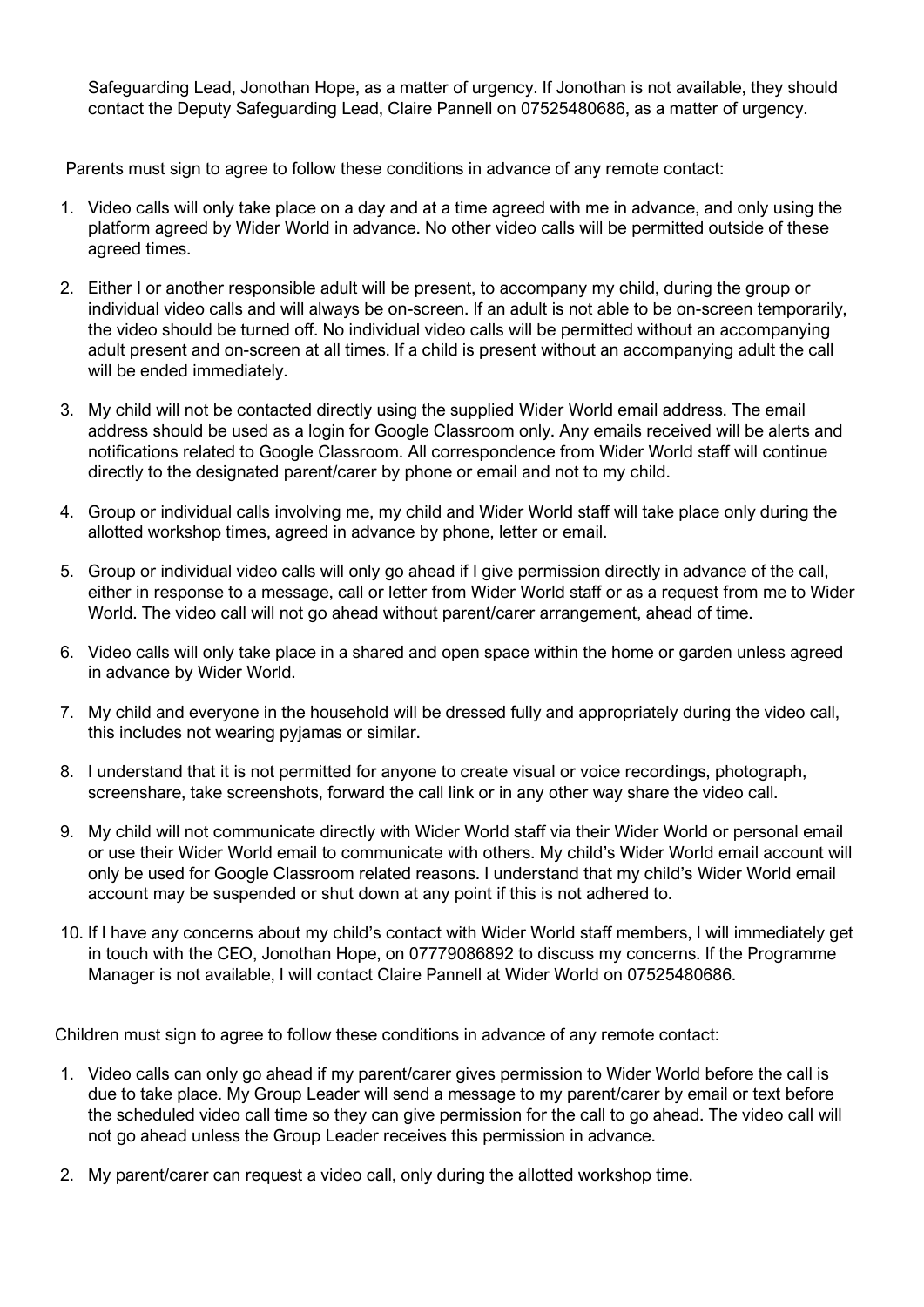- 3. Calls can only take place in a shared and open space within the home or garden unless agreed in advance by Wider World.
- 4. I and everyone in the household will be dressed fully and appropriately during the video call, this includes not wearing pyjamas or similar.
- 5. I understand it is not allowed for anyone to create visual or voice recordings, photograph, screenshare, screenshot, forward the call link or in any other way share the video call.
- 6. I will only use my Wider World email account for Google Classroom related tasks and not for contacting anyone, including Wider World staff, other group members or anyone else. If I want to leave a message for the group I will do it on Google Classroom. If I want to contact the Group Leader, I will ask my parent/carer to do it on my behalf.
- 7. If I leave a message for the group or Group Leader on Google Classroom it will be respectful, relevant, polite and use appropriate language.
- 8. If I have any concerns, I will immediately tell my parent/carer who can contact my Group Leader or the Programme Manager.

## **Prevent Duty**

To comply with the Prevent duty we:

- 1. undertake a risk assessment to identify the areas within our organisation where people are most at risk of radicalisation.
- 2. provide in-house safeguarding training which includes Prevent to all paid and unpaid staff so that they are aware of the Prevent Duty and their obligations relating to it.
- 3. review our safeguarding policies and procedures annually so that they make reference to the Prevent Duty and the Channel Programme.
- 4. update other policies, such as our ICT policies and whistleblowing policies to be Prevent Duty compliant.
- 5. Discuss as a board of trustees the steps we should take in relation to external speakers to ensure that no speaker express views which could constitute extremist views that risk drawing people into terrorism or are shared by terrorist groups.

## **Key Contacts and Information**

Emergency services: 999

Bristol-based support services:<https://bristolsafeguarding.org/children/support-services/>

Bristol First Response: 0117 903 6444

NSPCC 24-hour Helpline: 0808 800 5000 (free from a landline)

NSPCC Text helpline: 88858 (service is free and anonymous)

Police: 101 (non-emergency calls)

Child Exploitation and Online Protection: [www.ceop.police.uk](http://www.ceop.police.uk/)

Prevent Training Online: https://www.elearning.prevent.homeoffice.gov.uk/edu/screen1.html

Making a referral:<https://www.bristol.gov.uk/social-care-health/make-a-referral-to-first-response>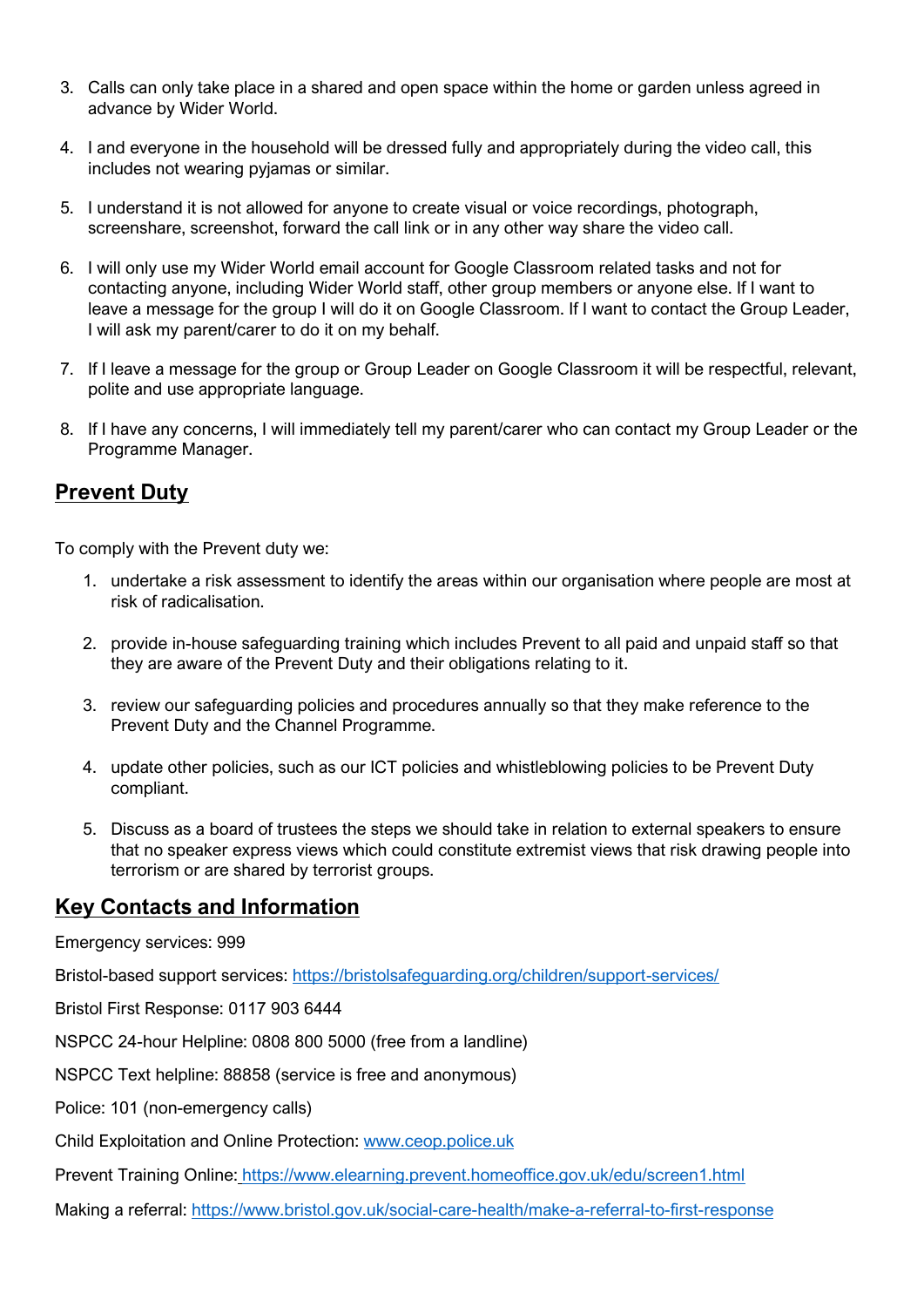#### **Contact details**

Designated Safeguarding Officer (DSO) Name: Jonothan Hope Email: jonothan.hope@wider-world.org.uk Phone: 07779086892

## **Trustees with joint responsibility for safeguarding:**

Name: Claire Pannell Email: [claire.pannell@wider-world.org.uk](mailto:claire.pannell@wider-world.org.uk) Phone: 07525480686

Name: Kate Lawson Email: [kate.lawson@wider-world.org.uk](mailto:kate.lawson@wider-world.org.uk) Phone: 07779021303

#### **Trustee contacts:**

Claire Pannell: [Claire.pannell@wider-world.org.uk](mailto:Claire.pannell@wider-world.org.uk) Alex Chikhani: [alex.chikhani@wider-world.org.uk](mailto:alex.chikhani@wider-world.org.uk) Kate Lawson: [kate.lawson@wider-world.org.uk](mailto:kate.lawson@wider-world.org.uk) Claire Barker: [claire.barker@wider-world.org.uk](mailto:claire.barker@wider-world.org.uk) Ali Wilkins: [ali.wilkins@wider-world.org.uk](mailto:ali.wilkins@wider-world.org.uk)

We are committed to reviewing our policy and good practice annually.

This policy was last reviewed on 14<sup>th</sup> December 2021 Signed:

Jonothan Hope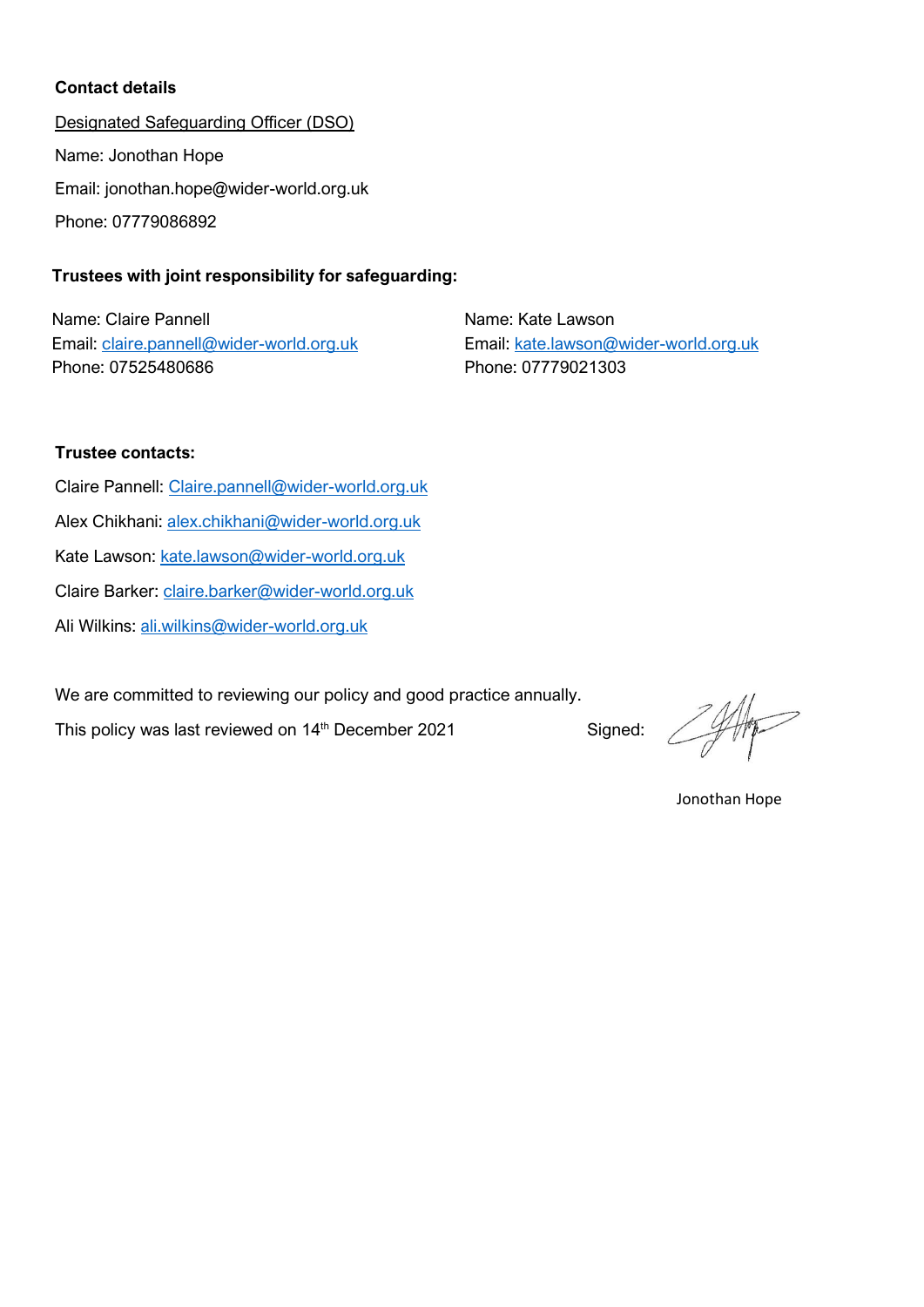## **Definitions of abuse**

Taken from NSPPC.org.uk 2020

## **Neglect**

Neglect is "the ongoing failure to meet a child's basic physical and psychological needs" (Department for Education, 2018; Department of Health, 2017; Scottish Government, 2014; Wales Safeguarding Procedures Project Board, 2019).

It is a form of child abuse that can have serious and long-lasting impacts on a child's life - it can cause serious harm and even death.

The four main types of neglect are:

- physical neglect: not meeting a child's basic needs, such as food, clothing or shelter; not supervising a child adequately or providing for their safety
- educational neglect: not making sure a child receives an education
- emotional neglect: not meeting a child's needs for nurture and stimulation, for example by ignoring, humiliating, intimidating or isolating them
- medical neglect: not providing appropriate health care (including dental care), refusing care or ignoring medical recommendations (Horwath, 2007).

Neglect can happen at any age, sometimes even before a child is born. If a mother has mental health problems or misuses substances during pregnancy, for example, she may neglect her own health and this can damage a baby's development in the womb (Haynes et al, 2015).

## **Physical abuse**

Physical abuse is defined as deliberately hurting a child and causing physical harm (Department of Health, 2017; Department for Education, 2018; Scottish Government, 2014; Wales Safeguarding Procedures Project Board, 2019). It includes injuries such as:

- bruises
- broken bones
- burns
- cuts.

It may involve:

- hitting
- kicking
- shaking
- throwing
- poisoning
- burning
- scalding
- drowning
- any other method of causing non-accidental harm to a child.

Physical abuse may also happen when a parent or carer fabricates the symptoms of, or deliberately induces, illness in a child. This is known as Fabricated or Induced Illness (FII) (Wales Safeguarding Procedures Project Board, 2019; HM Government, 2008; Department of Health Social Services and Public Safety, 2017; Scottish Government, 2014).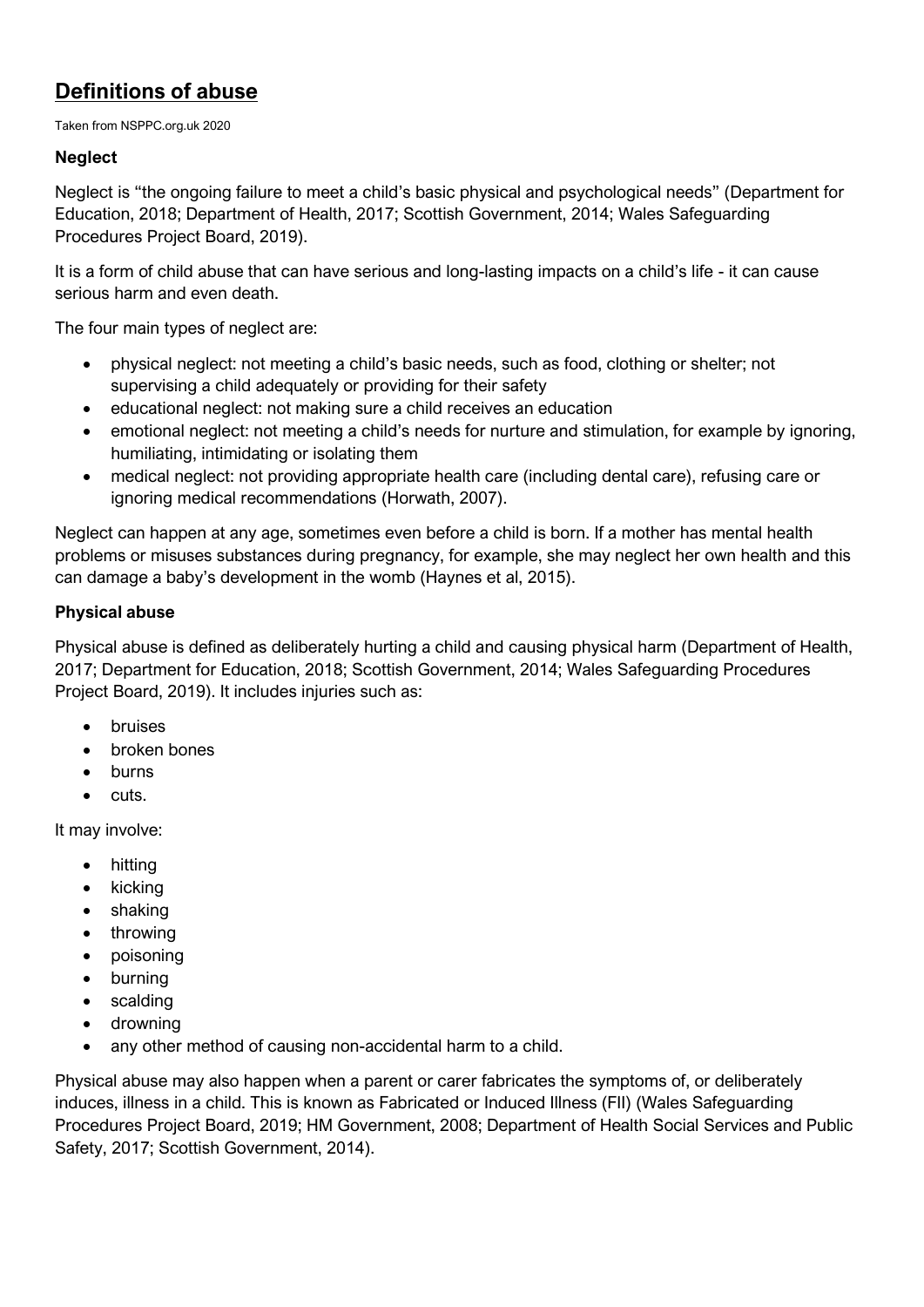Breast ironing or breast flattening, a practice of using hard or heated objects to suppress or reverse the growth of breasts, is a recognised form of child abuse (Crown Prosecution Service, 2019).

## **Child sexual abuse**

Child sexual abuse (CSA) is when a child is forced or persuaded to take part in sexual activities. This may involve physical contact or non-contact activities and can happen online or offline (Department for Education, 2018; Department of Health, Social Services and Public Safety, 2017; Scottish Government, 2014; Wales Safeguarding Procedures Project Board, 2019). Children and young people may not always understand that they are being sexually abused.

Contact abuse involves activities where an abuser makes physical contact with a child. It includes:

- sexual touching of any part of the body, whether the child is wearing clothes or not
- forcing or encouraging a child to take part in sexual activity
- making a child take their clothes off or touch someone else's genitals
- rape or penetration by putting an object or body part inside a child's mouth, vagina or anus.

Non-contact abuse involves activities where there is no physical contact. It includes:

- flashing at a child
- encouraging or forcing a child to watch or hear sexual acts
- not taking proper measures to prevent a child being exposed to sexual activities by others
- making a child masturbate while others watch
- persuading a child to make, view or distribute child abuse images (such as performing sexual acts over the internet, sexting or showing pornography to a child)
- making, viewing or distributing child abuse images
- allowing someone else to make, view or distribute child abuse images
- meeting a child following grooming with the intent of abusing them (even if abuse did not take place)
- sexually exploiting a child for money, power or status (child sexual exploitation).

## **Emotional abuse**

Emotional abuse is emotional maltreatment of a child, which has a severe and persistent negative effect on the child's emotional development (Department for Education, 2017; Department of Health, 2017; Scottish Government, 2014; Wales Safeguarding Procedures Project Board, 2019). It's also known as psychological abuse.

Most forms of abuse include an emotional element, but emotional abuse can also happen on its own. Children can be emotionally abused by anyone:

- parents or carers
- family members
- other adults
- other children.

There are several categories of emotional abuse.

## **Denying emotional responsiveness (also known as emotional neglect)**

- ignoring the child
- not showing affection.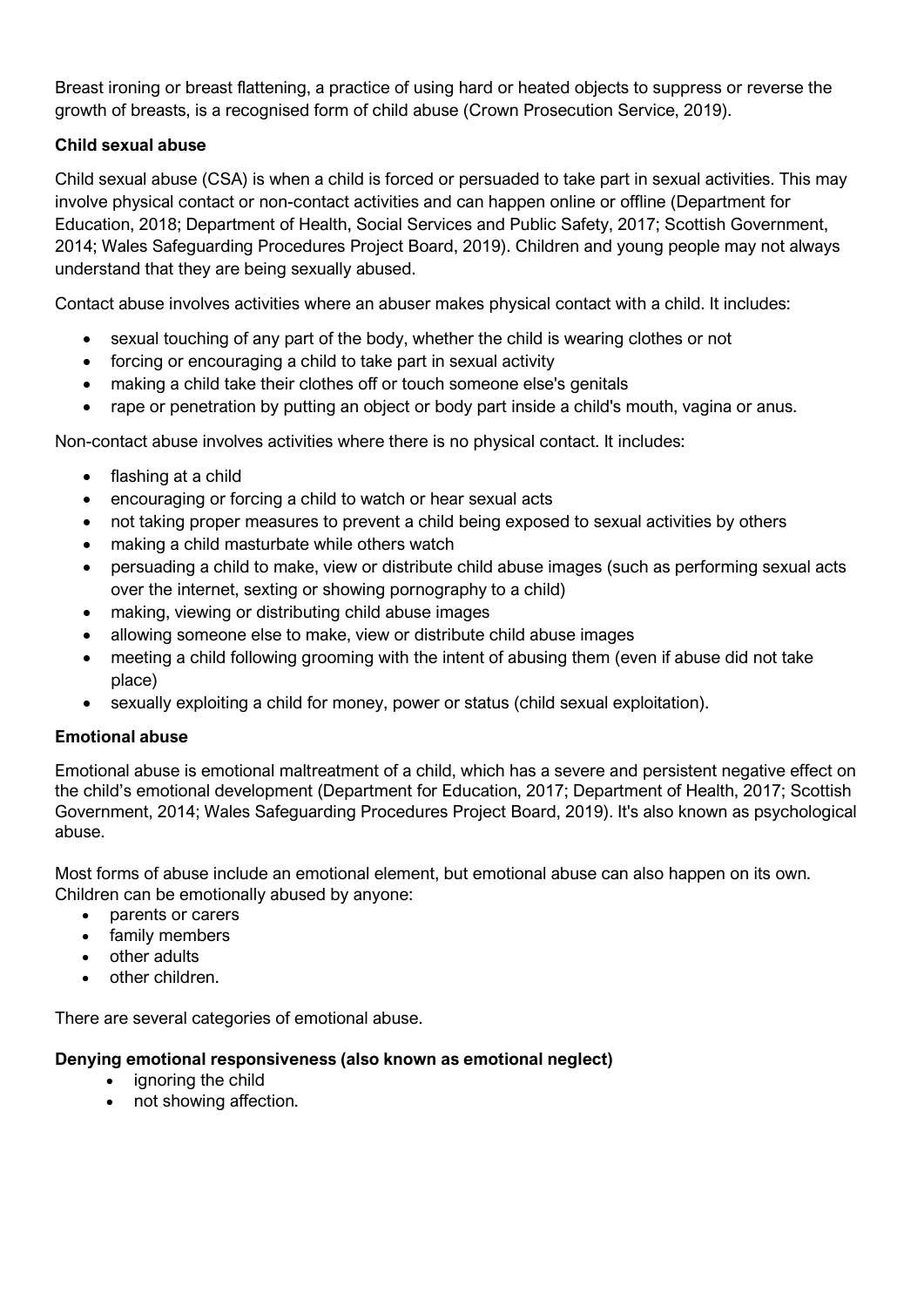#### **Rejection**

- verbal humiliation
- name-calling
- criticism
- physical abandonment
- excluding the child from activities.

## **Isolating**

- putting unreasonable limitations on a
- child's freedom of movement
- restricting social interaction
- not communicating with the child.

## **Exploiting or corrupting**

- encouraging a child to take part in
- criminal activities
- forcing a child to take part in activities
- that are not appropriate for their stage of development.

## **Terrorising**

- threatening violence
- bullying
- deliberately frightening a child
- deliberately putting a child in a dangerous situation (Daly and Wright, 2017).

## **Harmful sexual behaviour**

Harmful sexual behaviour (HSB) is developmentally inappropriate sexual behaviour which is displayed by children and young people and which may be harmful or abusive (derived from Hackett, 2014). It may also be referred to as sexually harmful behaviour or sexualised behaviour.

HSB encompasses a range of behaviour, which can be displayed towards younger children, peers, older children or adults. It is harmful to the children and young people who display it, as well as the people it is directed towards.

Technology assisted HSB:

Technology assisted HSB (TA-HSB) is sexualised behaviour which children or young people engage in using the internet or technology such as mobile phones. This might include:

- viewing pornography (including extreme pornography or viewing indecent images of children)
- sexting

## **Domestic abuse**

Domestic abuse is any type of controlling, coercive, threatening behaviour, violence or abuse between people who are, or who have been in a relationship, regardless of gender or sexuality. It can include physical, sexual, psychological, emotional or financial abuse.

Each UK nation has its own definition of domestic abuse for professionals who are working to prevent domestic abuse and protect those who have experienced it (Department of Health, Social Services and Public Safety, 2016; Home Office, 2013; Police Scotland and the Crown Office and Procurator Fiscal Service, 2019; Welsh Government, 2019).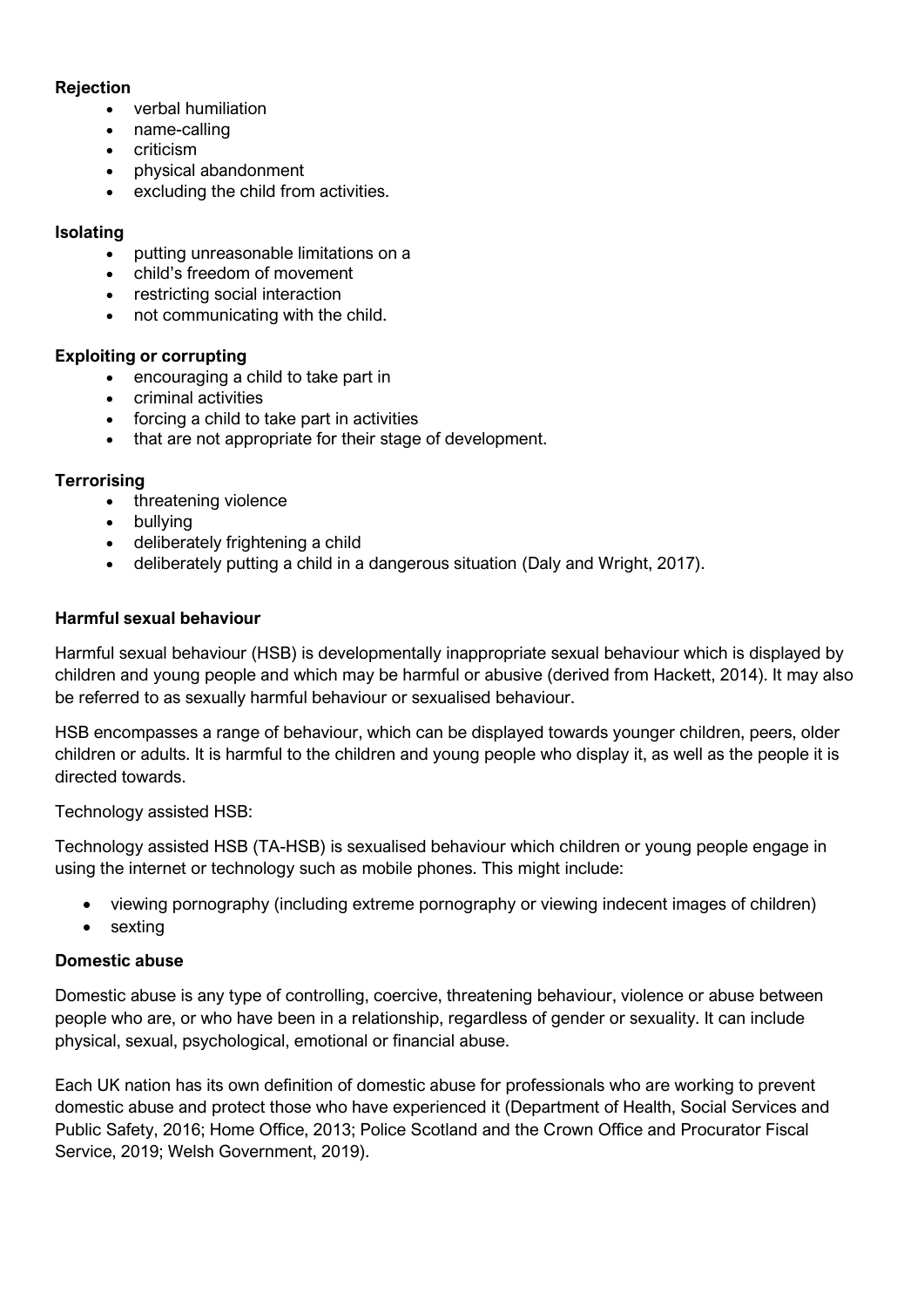Domestic abuse can include:

- sexual abuse and rape (including within a relationship)
- punching, kicking, cutting, hitting with an object
- withholding money or preventing someone from earning money
- taking control over aspects of someone's everyday life, which can include where they go and what they wear
- not letting someone leave the house
- reading emails, text messages or letters
- threatening to kill or harm them, a partner, another family member or pet.
- Witnessing and experiencing domestic abuse
- Children never just 'witness' domestic abuse; it always has an impact on them. Exposure to domestic abuse or violence in childhood is child abuse.

Children may experience domestic abuse directly, but they can also experience it indirectly by:

- hearing the abuse from another room
- seeing a parent's injuries or distress afterwards
- finding disarray like broken furniture
- being hurt from being nearby or trying to stop the abuse
- experiencing a reduced quality in parenting as a result of the abuse (Royal College of General Practitioners and NSPCC, 2014; Holt, Buckley and Whelan, 2008).

#### **Bullying**

Bullying is when individuals or groups seek to harm, intimidate or coerce someone who is perceived to be vulnerable (Oxford English Dictionary, 2018).

It can involve people of any age, and can happen anywhere – at home, school or using digital technologies (cyberbullying). This means it can happen at any time.

Bullying encompasses a range of behaviours which are often combined.

Verbal abuse:

- name-calling
- saying nasty things to or about a child.

Physical abuse:

- hitting a child
- pushing a child
- physical assault.

Emotional abuse:

- making threats
- undermining a child
- excluding a child from a friendship group or activities.

Cyberbullying/online bullying:

- excluding a child from online games, activities or friendship groups
- sending threatening, upsetting or abusive messages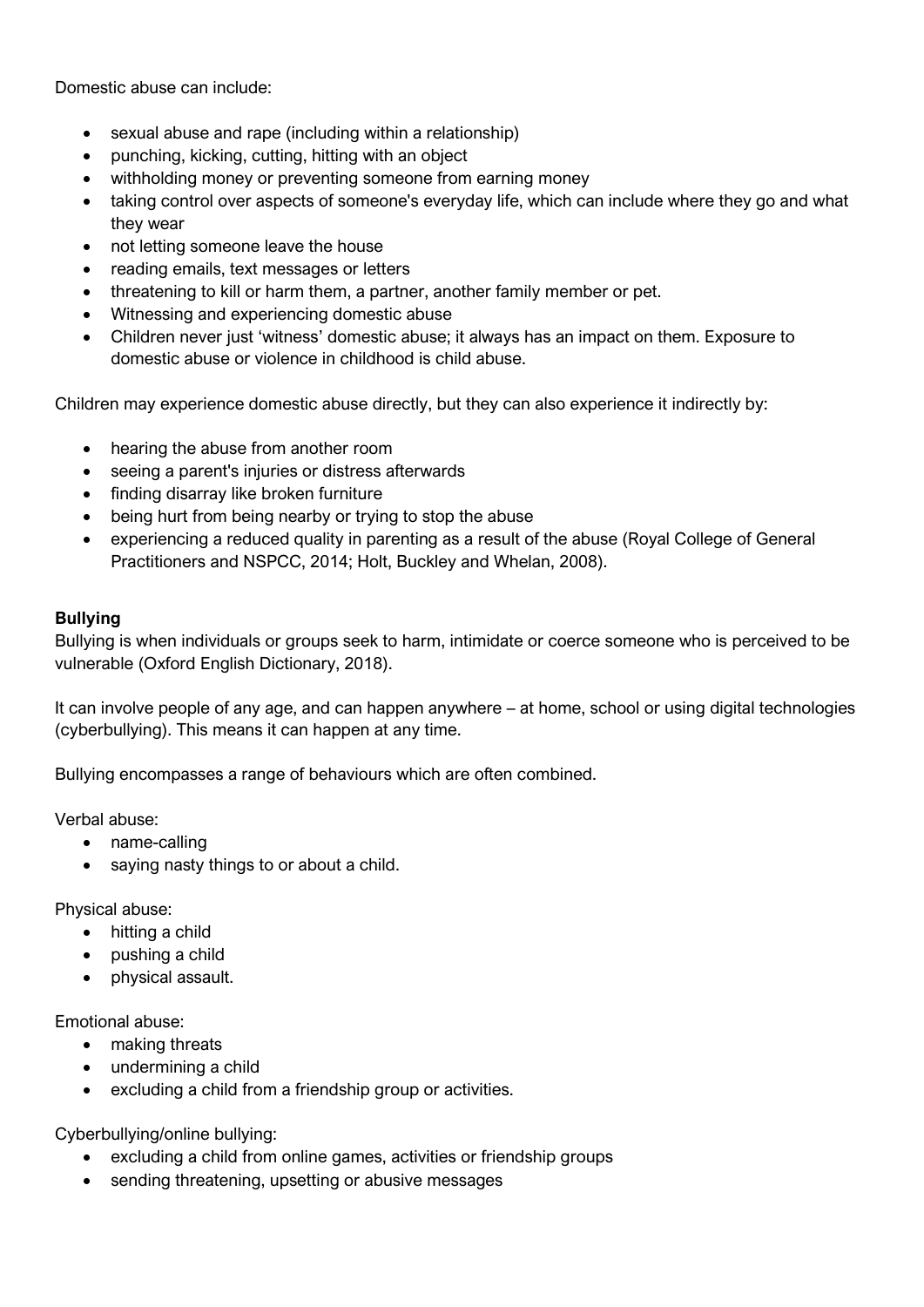- creating and sharing embarrassing or malicious images or videos
- Itrolling' sending menacing or upsetting messages on social networks, chat rooms or online games
- voting for or against someone in an abusive poll
- setting up hate sites or groups about a particular child
- encouraging young people to self-harm
- creating fake accounts, hijacking or stealing online identities to embarrass a child or cause trouble using their name.

## **Online abuse**

Online abuse is any type of abuse that happens on the internet, facilitated through technology like computers, tablets, mobile phones and other internet-enabled devices (Department for Education, 2018; Department of Health, 2017; Scottish Government, 2014; Welsh Assembly Government, 2018).

It can happen anywhere online that allows digital communication, such as:

- social networks
- text messages and messaging apps
- email and private messaging
- online chats
- comments on live streaming sites
- voice chat in games.

Children and young people can be revictimised (experience further abuse) when abusive content is recorded, uploaded or shared by others online. This can happen if the original abuse happened online or offline.

Children and young people may experience several types of abuse online:

- bullying/cyberbullying
- emotional abuse (this includes emotional blackmail, for example pressuring children and young people to comply with sexual requests via technology)
- sexting (pressure or coercion to create sexual images)
- sexual abuse
- sexual exploitation.

Children and young people can also be groomed online: perpetrators may use online platforms to build a trusting relationship with the child in order to abuse them. This abuse may happen online or the perpetrator may arrange to meet the child in person with the intention of abusing them.

## **Female Genital Mutilation (FGM)**

Female genital mutilation (FGM) is the partial or total removal of the external female genitalia for nonmedical reasons. It's also known as female circumcision or cutting.

FGM is often performed by someone with no medical training who uses instruments such as a knife, scalpel, scissors, glass or razor blade. Children are rarely given anaesthetic or antiseptic treatment and are often forcibly restrained.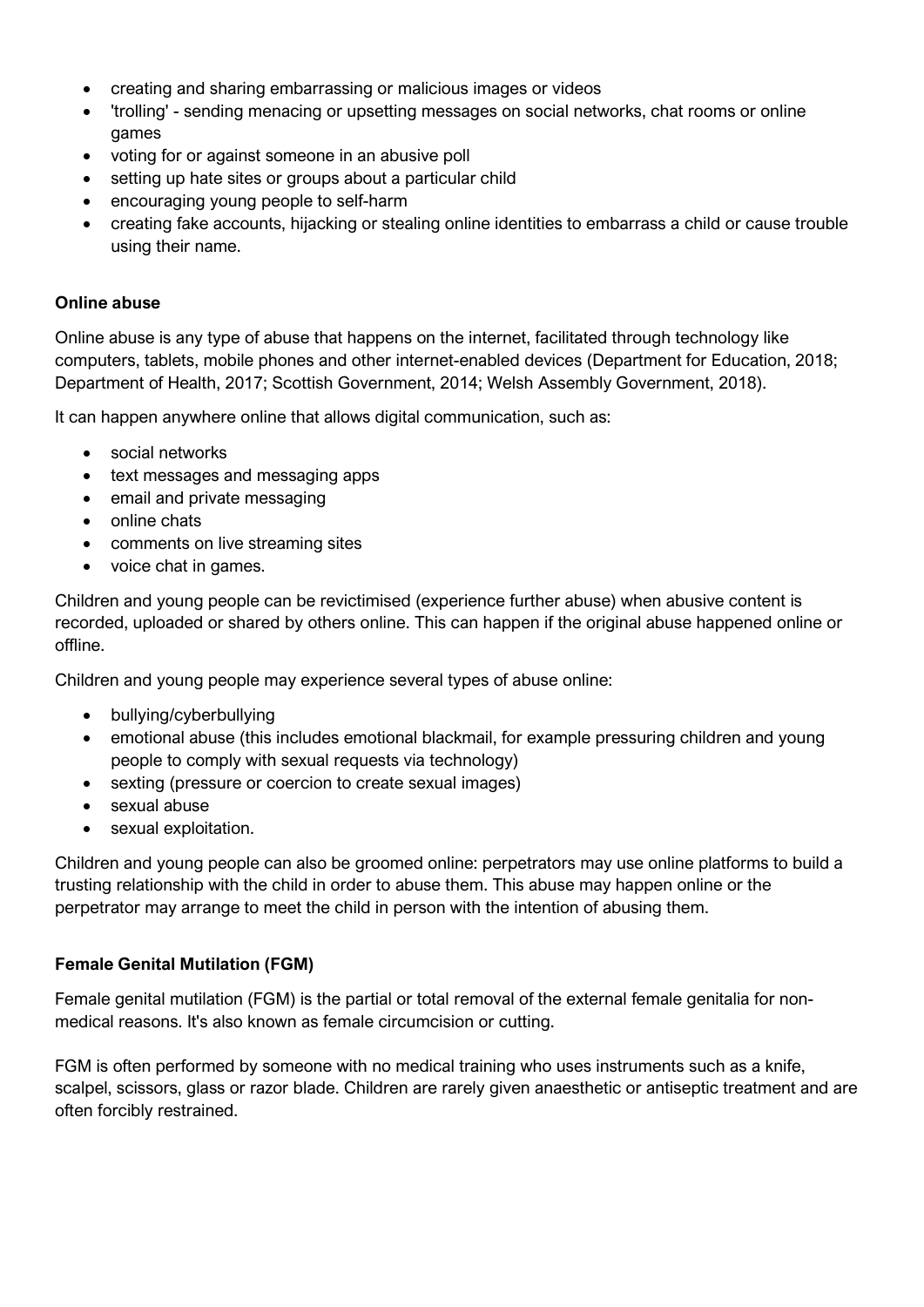The age at which FGM is carried out varies. It may take place:

- when a female baby is newborn
- during childhood or adolescence
- just before marriage
- during pregnancy.

There are four main types of FGM:

- Type 1 (clitoridectomy) removing part or all of the clitoris.
- Type 2 (excision) removing part or all of the clitoris and cutting the inner and/or outer labia.
- Type 3 (infibulation) narrowing the vaginal opening.
- Type 4 other harmful procedures to the female genitals including pricking, piercing, cutting, scraping or burning (NHS Choices, 2016).

Labia elongation (also referred to as labia stretching or labia pulling) involves stretching the labia minora, sometimes using sticks, harnesses or weights (AFRUCA, 2016).

FGM is child abuse and is illegal in the UK. It can be extremely dangerous and can cause:

- severe pain
- shock
- bleeding
- infection such as tetanus, HIV and hepatitis B and C
- organ damage
- blood loss and infections
- death in some cases.

Sometimes religious, social and cultural reasons are given to justify FGM, however it's a dangerous practice and can cause long-lasting health problems that continue throughout a child's life, including:

- incontinence or difficulties urinating
- frequent or chronic vaginal, pelvic or urinary infections
- menstrual problems
- kidney damage and possible kidney failure
- cysts and abscesses
- pain during sex
- infertility
- complications during pregnancy and childbirth
- emotional and mental health problems (NHS Choices, 2016).

## **Child trafficking**

Child trafficking is child abuse. It's defined as recruiting, moving, receiving and harbouring children for the purpose of exploitation (HM Department for Education (DfE) and Home Office, 2011; Department of Health, Social Services and Public Safety and Police Service of Northern Ireland, 2011; Scottish Government, 2013; Wales Safeguarding Procedures Project Board, 2020).

Child trafficking is a form of modern slavery (HM Government, 2014).

Many children are trafficked into the UK from overseas, but children can also be trafficked from one part of the UK to another.